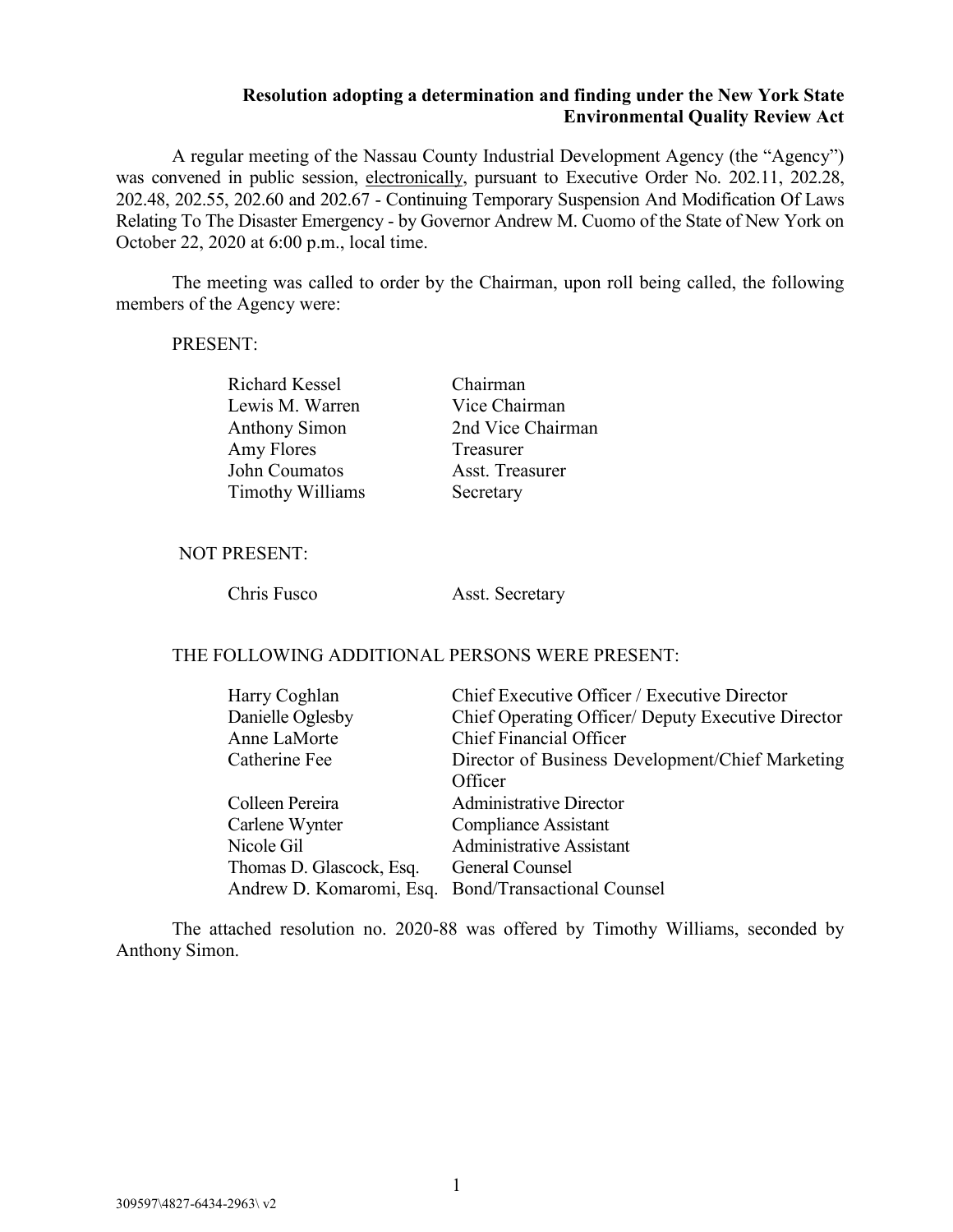#### Resolution No. 2020-88

# RESOLUTION FINDING THAT AN ACTION TO UNDERTAKE A THE ACQUISITION AND STRAIGHT LEASING OF A CERTAIN PROJECT FOR ENGEL BURMAN AT BETHPAGE LLC WILL NOT HAVE A SIGNIFICANT ADVERSE IMPACT ON THE ENVIRONMENT

| <b>Project Name:</b> | Engel Burman at Bethpage LLC 2020                                                                                   |
|----------------------|---------------------------------------------------------------------------------------------------------------------|
| <b>Location:</b>     | 1055/1065 Stewart Avenue, Bethpage, Town of Oyster Bay,<br>Nassau County, New York (Section: 46; Block: G; Lot: 76) |

## **SEQRA Status:** Unlisted Action

WHEREAS, the Nassau County Industrial Development Agency (the "Agency") is authorized and empowered by the provisions of Chapter 1030 of the 1969 Laws of New York, constituting Title I of Article 18-A of the General Municipal Law, Chapter 24 of the Consolidated Laws of New York, as amended (the "Enabling Act"), and Chapter 674 of the 1975 Laws of New York, as amended, constituting Section 922 of said General Municipal Law (said Chapter and the Enabling Act being hereinafter collectively referred to as the "Act") to promote, develop, encourage and assist in the acquiring, constructing, reconstructing, improving, maintaining, equipping and furnishing of manufacturing, industrial and commercial facilities, among others, for the purpose of promoting, attracting and developing economically sound commerce and industry to advance the job opportunities, health, general prosperity and economic welfare of the people of the State of New York, to improve their prosperity and standard of living, and to prevent unemployment and economic deterioration; and

WHEREAS, to accomplish its stated purposes, the Agency is authorized and empowered under the Act to acquire, construct, reconstruct and install one or more "projects" (as defined in the Act) or to cause said projects to be acquired, constructed, reconstructed and installed and to convey said projects or to lease said projects with the obligation to purchase; and

WHEREAS, ENGEL BURMAN AT BETHPAGE LLC, a limited liability company organized and existing under the laws of the State of New York on behalf of itself and entities formed or to be formed on its behalf (the "Applicant"), has presented an application for financial assistance (the "Application") to the Agency, which Application requests that the Agency consider undertaking a project (the "Project") consisting of the following: (A)(1) the acquisition of an interest in an approximately 4.0 acre parcel of land located at 1055/1065 Stewart Avenue, Bethpage, Town of Oyster Bay, Nassau County, New York (Section: 46; Block: G; Lot: 76) (the "Land"), (2) the construction of an approximately 135,000 square foot building (collectively, the "Building") on the Land, together with related improvements to the Land and (3) the acquisition of certain furniture, fixtures, machinery and equipment (the "Equipment") necessary for the completion thereof (collectively, the "Project Facility"), all of the foregoing for use by the Applicant as an assisted living facility consisting of approximately one hundred fifty-two (152) residential units; (B) the granting of certain "financial assistance" (within the meaning of Section 854(14) of the General Municipal Law) with respect to the foregoing in the form of potential exemptions or partial exemptions from real property taxes, mortgage recording taxes and/or sales and use taxes (collectively, the "Financial Assistance"); and (C) the lease (with an obligation to purchase), license or sale of the Project Facility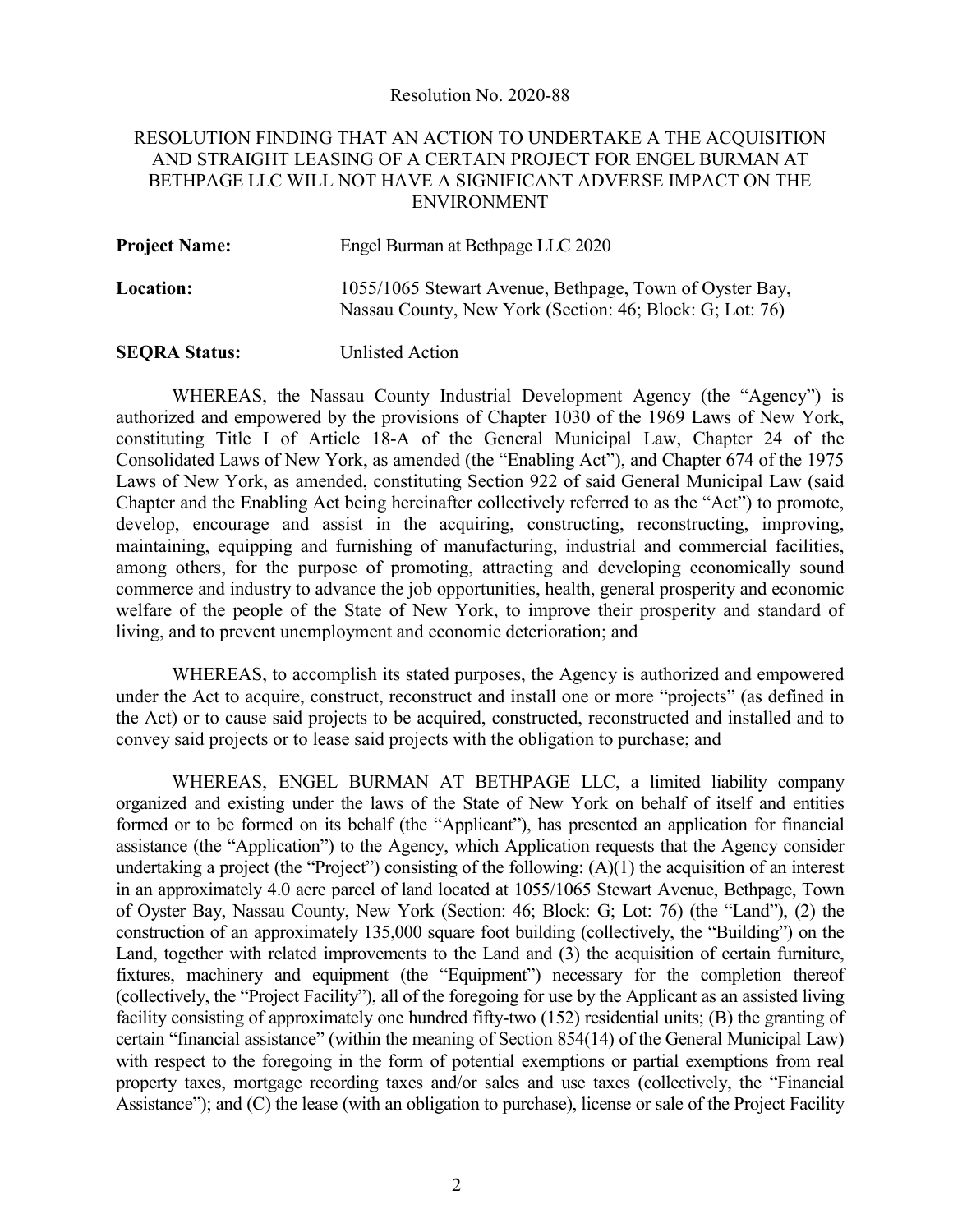to the Applicant or such other entity as may be designated by the Applicant and agreed upon by the Agency; and

WHEREAS, pursuant to Article 8 of the New York Environmental Conservation Law, Chapter 43-B of the Consolidated Laws of New York, as amended and the regulations adopted pursuant thereto by the Department of Environmental Conservation of the State of New York, being 6 N.Y.C.R.R. Part 617.1, et. seq., as amended (the "Regulations" and collectively "SEQRA"), the Agency must satisfy the requirements contained in SEQRA prior to making a final determination whether to undertake the Project; and

WHEREAS, pursuant to SEQRA, to aid the Agency in determining whether the Project may have a significant adverse impact upon the environment, the Agency has completed, received and/or reviewed (1) Part 1 of a Short Environmental Assessment Form ("EAF") submitted with the Application; (2) NYSDEC's Environmental Resource Mapper; (3) New York State Historic Preservation Office's Cultural Resources Mapper; and (4) other relevant environmental information (collectively, 1, 2, 3, and 4 shall be referred to as the "Environmental Information"); and

WHEREAS, pursuant to SEQRA, the Agency is an involved agency in the SEQRA review of the Project, and as an involved agency is required to analyze the Project to determine whether it has the potential to have a significant adverse impact on the environment; and

NOW, THEREFORE, BE IT RESOLVED BY THE MEMBERS OF THE NASSAU COUNTY INDUSTRIAL DEVELOPMENT AGENCY AS FOLLOWS:

Section 1. Based upon a thorough review and examination of the Environmental Information and upon the Agency's knowledge of the area surrounding the Land and such further investigation of the Project and its environmental effects as the Agency has deemed appropriate, the Agency makes the following findings with respect to the Project:

- 1. Impact on Land. The Project is not anticipated to create any potentially significant adverse impacts to land resources or land use. The Project consists of construction of a Specially Permitted use in the General Business Zone. Under New York State law, a Specially Permitted Use is an as-of-right development if all Special Permit criteria is met. The Town of Oyster Bay has determined that the requirements are satisfied. The zoning and land use classification will not change as a result of the Project and the Project is consistent with surrounding uses, which are primarily residential, institutional and commercial / industrial in nature. Accordingly, the Project is not anticipated to create any potentially significant adverse impacts to land resources or land use.
- 2. Impact on Water. No wetlands in the area are anticipated to be impacted. In addition, the Project is not located in a designated 100 or 500 year floodplain. The property has been previously disturbed and the renovation will not physically alter, or encroach into, any existing wetland or waterbody. Although the Project site is located over the Nassau-Suffolk sole source aquifer, no activities proposed for the Project are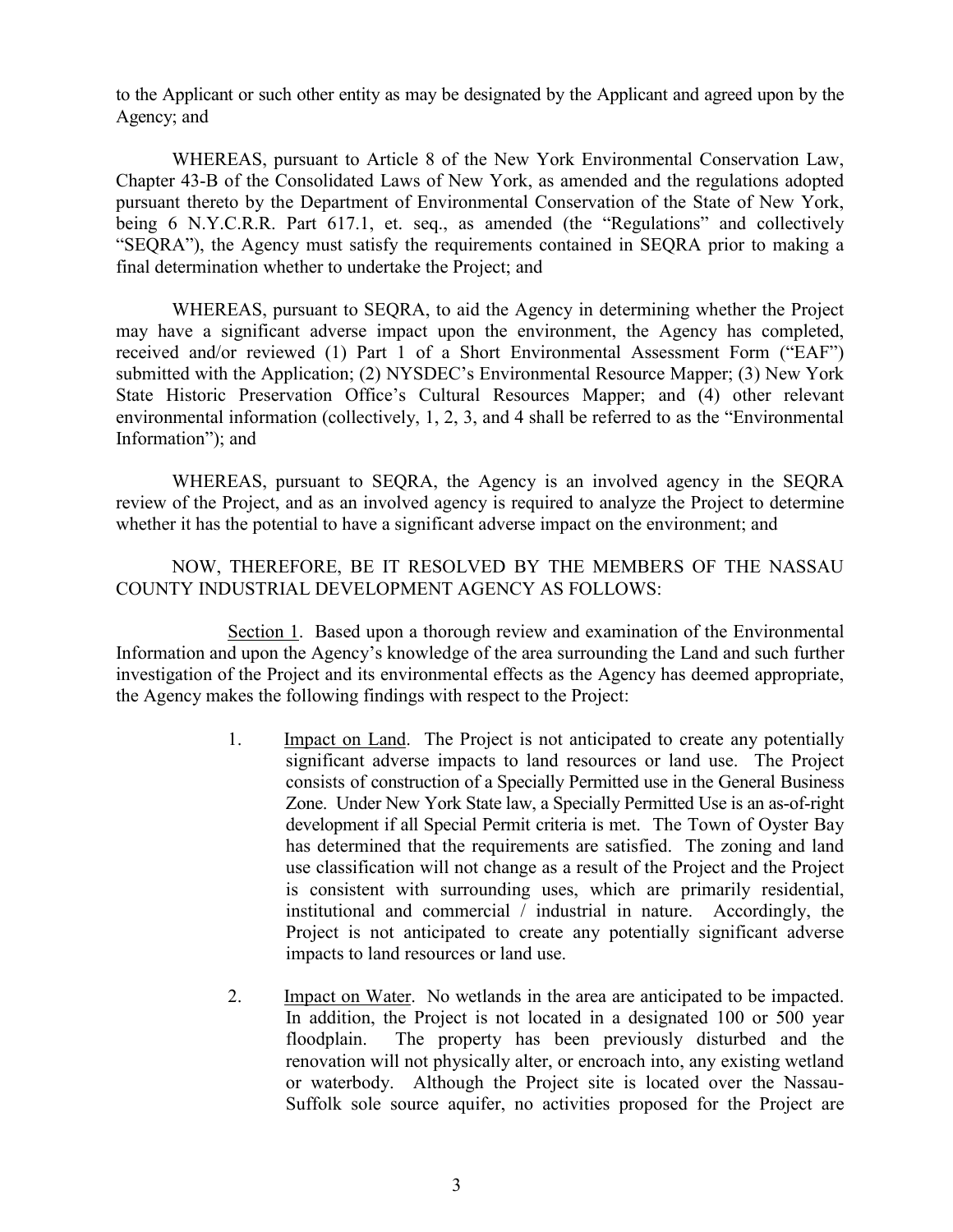anticipated to impact groundwater or the aquifer, nor is construction or operation of such project anticipated to expose such aquifer to the undue threat of contamination. Further, in terms of stormwater impacts and drainage, the Project will be constructed in accordance with applicable standards, including the contractor obtaining permits from the NYSDEC under the State Pollutant Discharge Elimination System permit program and implementing measures required under it, such as a Storm Water Pollution Prevention Plan.

- 3. Impact on Air. The Project will not be a significant source of air emissions. The Project does not entail the types of activities or operations that require the Applicant to acquire an Air Facility Permit or that are associated with a significant potential for air emissions. In addition, any increase in traffic associated with the Project is not anticipated to materially impact air quality as more specifically discussed in the Transportation section below, including based on various analyses completed regarding traffic. Any potential impact on air as a result of construction activities will be minor, and temporary in nature.
- 4. Impact on Health or Safety. The EAF indicates the Land is within 200' of the Grumman Naval Weapons Industrial Reserve Plant ("NWIRP") Bethpage Facility located at South Oyster Bay Road in an urbanized western area of Bethpage, Town of Oyster Bay. The NWIRP site is fenced and covered by clean fill, therefore people are not expected to come into contact with contaminants in soil unless they dig below the ground surface. An on-site soil vapor extraction system is operating at the NWIRP site to remove contaminated soil vapor from beneath the ground surface near the impacted structures, thus preventing impacts to indoor air quality by soil vapor intrusion. The Project also does not entail the types of activities or operations that are associated with a significant potential for affecting public health. Accordingly, the Project will not create any significant adverse impact to public health, air, land or water resources.
- 5. Impact on Plants and Animals Including to Threatened or Endangered Species. The Land in the area of the Project does not appear to contain any habitats of significance as it is located in a well-developed residential and commercial area. The NYSDEC Mapper indicates that the property does not contain a species of animal, or associated habitat listed as threatened or endangered. Accordingly, the improvements will not increase or substantially alter existing environmental conditions on the Land.
- 6. Impact on Agricultural Land Resources. The Project is located in an area currently devoted to residential, institutional and commercial / industrial uses. As a result, it will not involve the conversion or loss of agricultural land resources. Accordingly, the Project will not create any significant adverse impacts to agricultural land resources.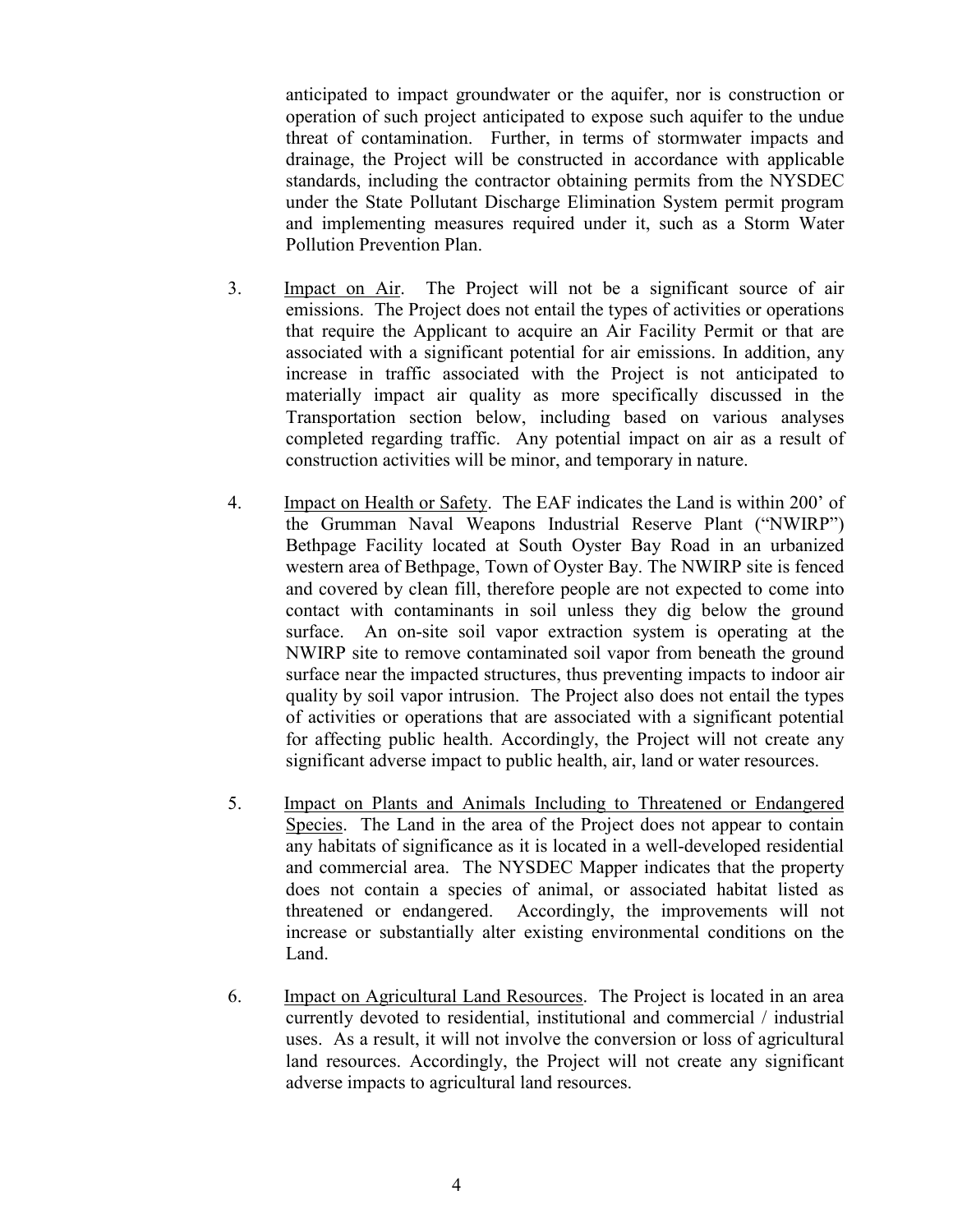- 7. Impact on Aesthetic Resources. The Project will not be visible from any officially designated federal, state or local scenic or aesthetic resource. The property is situated in a developed residential, institutional and commercial area, as indicated with is zoned for uses consistent with the Project with is also consistent with surrounding uses. As the proposed Project is an assisted living facility development, consistent with its surroundings, it is not anticipated to create any significant adverse impacts to aesthetic resources.
- 8. Impact on Historic and Archeological Resources. The property on which the Project is to be located does not contain, nor is it adjacent to, a building, structure or archeological site designated by the NYS Historic Preservation Office as a resource, nor is it located within a district which is listed on, or that has been nominated to, the State or National Register of Historic Places. Areas near the property on which the Project is to be located have been previously developed and lack the characteristics that would suggest the potential presence of any significant archaeological resources. Accordingly, the Project will not create any significant adverse impacts to historical or archaeological resources.
- 9. Impact on Open Space and Recreation. The property on which the Project is to be located and adjacent areas around it do not comprise public open space as it is devoted to residential, institutional and commercial / industrial uses. Further, the redevelopment occurring on the property at issue is not anticipated to impact any open space or recreational resources, including any parks or park features in vicinity thereto. Accordingly, the Project will not create any significant adverse impacts to open space or recreational resources.
- 10. Impact on Critical Environmental Areas. The property on which the Project is to be developed is not located in or substantially contiguous to any Critical Environmental Area ("CEA") based on a review of the EAF Mapper associated with such property. Accordingly, the Project will not create any significant adverse impacts to any CEA.
- 11. Impact on Transportation. The Project will not result in a substantial increase in traffic above capacity of current traffic infrastructure, nor is it expected to generate substantial new demand for transportation facilities or services/infrastructure. Further, anticipated traffic associated with the operation of the Project is also not anticipated to result in significant negative effects. Any impacts to transportation from construction activities associated with the Project will be minor and temporary in nature. Accordingly, it is not anticipated that that Project will create any significant adverse impacts to transportation.
- 12. Impact on Energy. The Project may result in an increase in energy usage, however, existing utilities serve the area where the Project will be developed and are anticipated to have adequate capacity to serve it. As a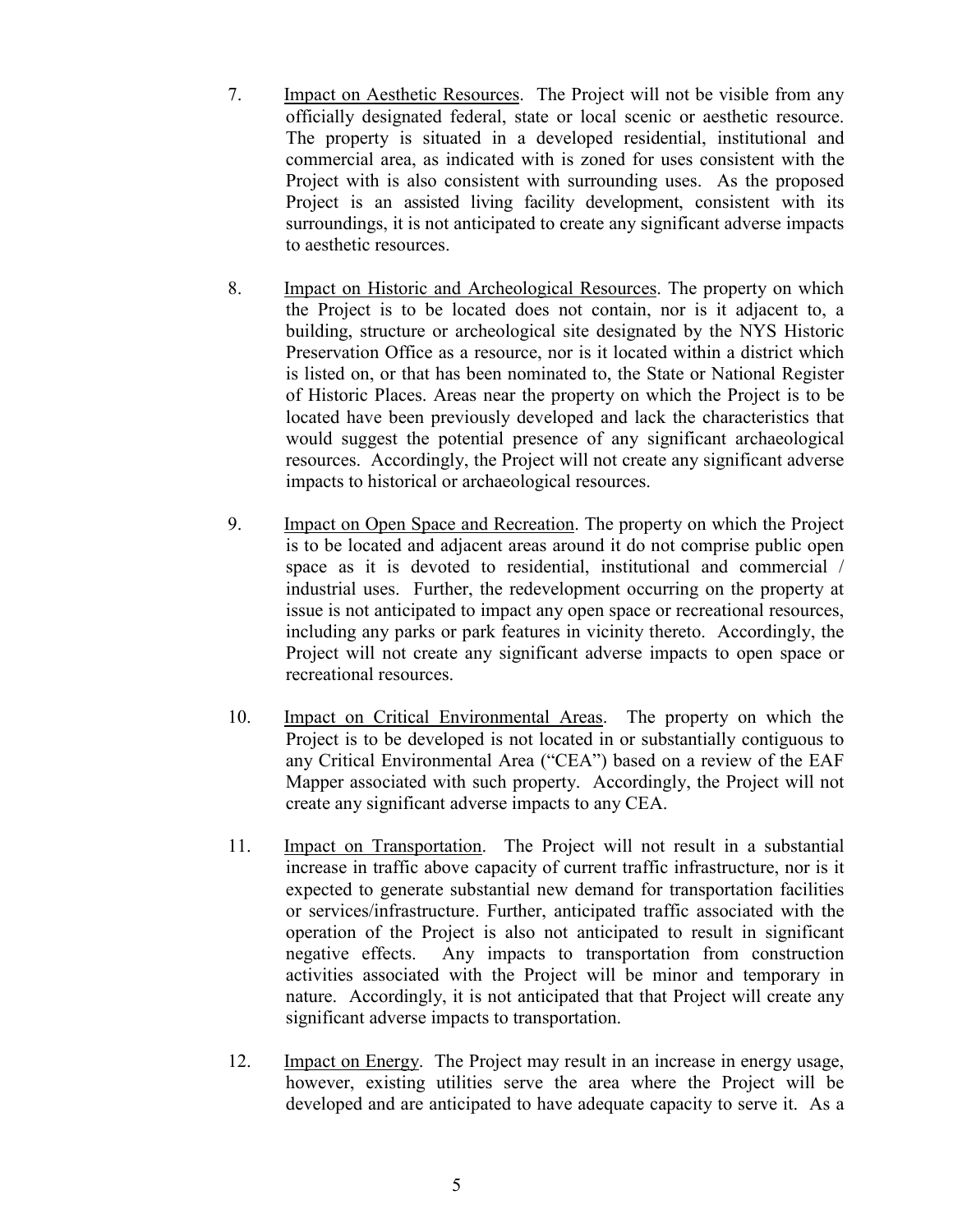result, the Project will not create any significant adverse impacts to energy.

- 13. Impact on Noise and Odor and Impacts from Light. The Project is not expected to materially increase ambient noise levels or to create odors of consequence particularly in light of such project setting including the Project site location. As a result, it is not anticipated that operation of the Project will result in undue noise impacts. Further, any impacts to noise and/or odor from construction activities will be minor, and temporary in nature. In addition, any such noise from construction will be undertaken during work hours and as such is not anticipated to be significant. Accordingly, the Project will not create any significant adverse impacts to noise or odors.
- 14. Impact on Growth and Character of the Community and Neighborhood. The Project is not anticipated to result in significant growth out of character or beyond the capacity of the area to accommodate same in light of the zoning of the site of said project and surrounding uses. In sum, the Project is similar and is in character with surrounding uses. Accordingly, the Project is not anticipated to create any significant adverse impacts to the growth or character of the community.

# NOW THEREFORE BE IT FURTHER RESOLVED:

Section 2. Based on the foregoing, the Agency finds that the Project will not have any significant adverse impact on the environment in accordance with the New York State Environmental Quality Review Act, Article 8 of the New York Environmental Conservation Law and, in particular, pursuant to the criteria set forth at 6 NYCRR  $\S617.7(b)-(c)$  of the SEQRA regulations and as such, no environmental impact statement shall be prepared.

Section 3. The Chairman, the Vice Chairman, the Executive Director and the Administrative Director of the Agency are hereby further authorized on behalf of the Agency, or acting together or individually, to distribute copies of this Resolution to the Applicant and to do such further things or perform such acts as may be necessary or convenient to implement the provisions of this Resolution.

Section 4. This Resolution shall take effect immediately.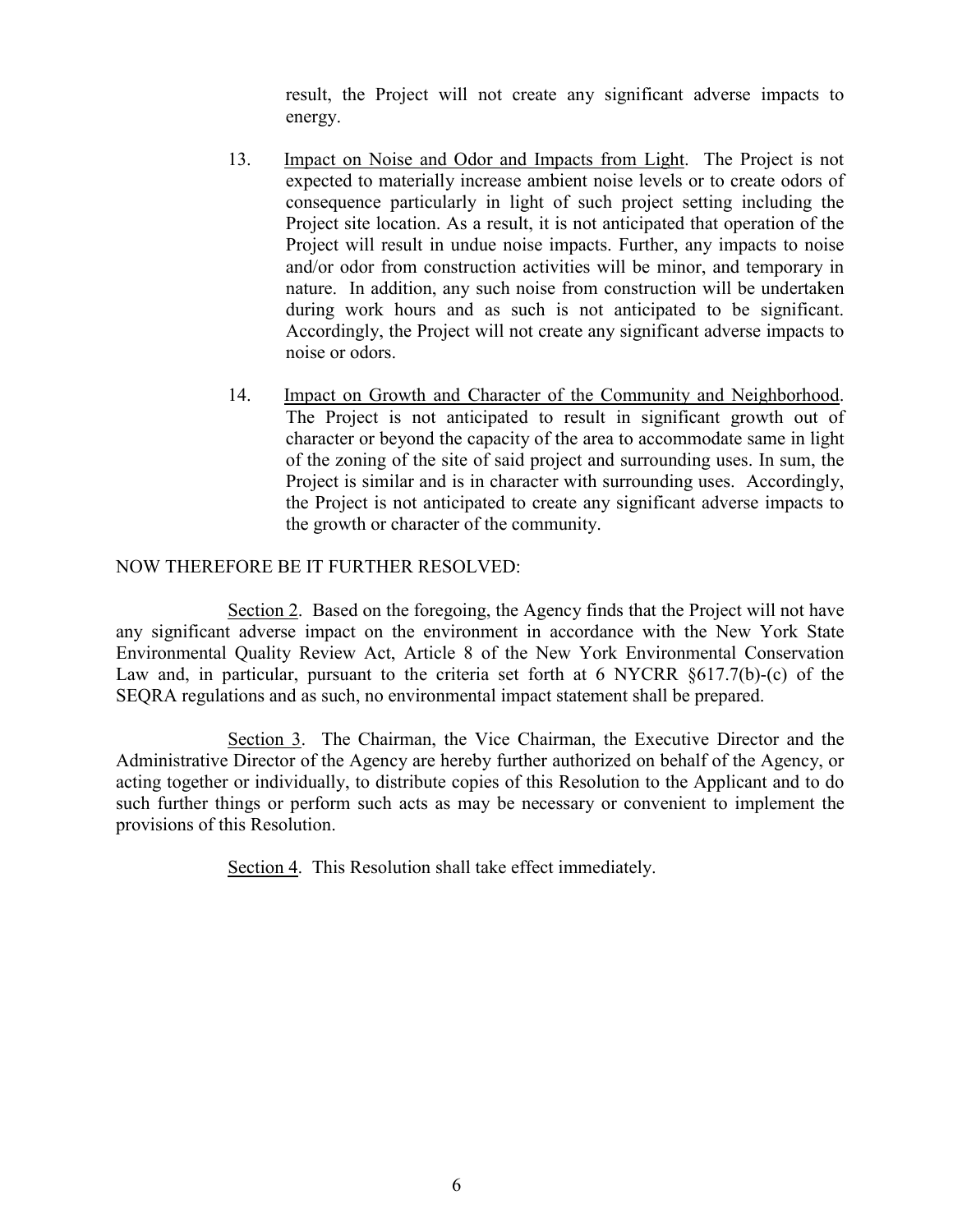The question of the adoption of the foregoing Resolution was duly put to a vote on roll call, which resulted as follows:

| <b>Richard Kessel</b>   | <b>VOTING Aye</b>    |
|-------------------------|----------------------|
| Lewis M. Warren         | <b>VOTING</b> Aye    |
| <b>Anthony Simon</b>    | <b>VOTING Aye</b>    |
| <b>Timothy Williams</b> | <b>VOTING Aye</b>    |
| Chris Fusco             | <b>VOTING Absent</b> |
| Amy Flores              | <b>VOTING Aye</b>    |
| John Coumatos           | <b>VOTING</b> Aye    |

The foregoing Resolution was thereupon declared duly adopted.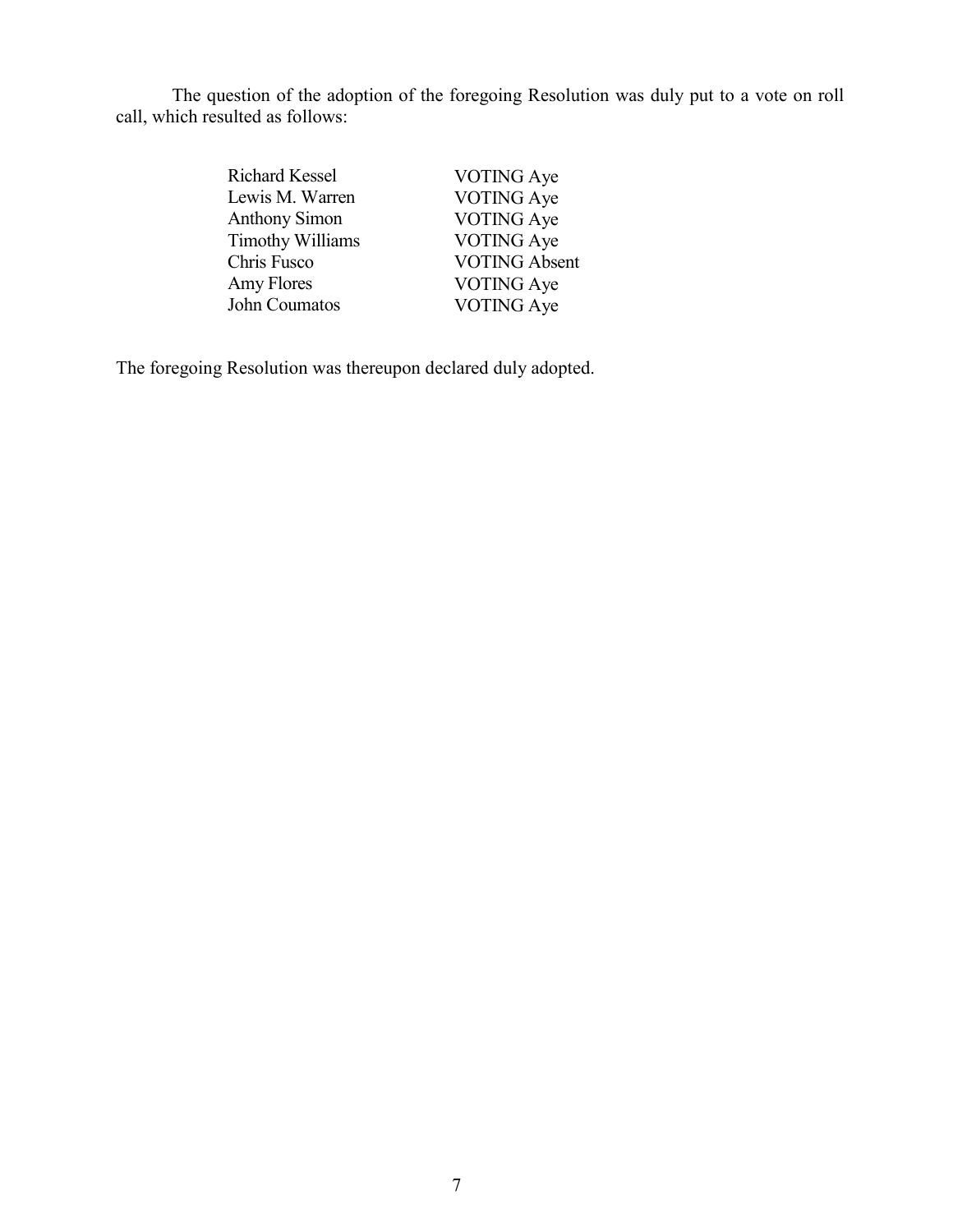### **STATE OF NEW YORK**

# $)$  SS $\therefore$

### **COUNTY OF NASSAU**

We, the undersigned [Vice] Chairman and [Assistant] Secretary of the Nassau County Industrial Development Agency (the "Agency"), do hereby certify that we have compared the foregoing extract of the minutes of the meeting of the members of the Agency, including the Resolution contained therein, held on October 22, 2020 with the original thereof on file in our office, and that the same is a true and correct copy of said original and of such Resolution set forth therein and of the whole of said original so far as the same relates to the subject matters therein referred to.

WE FURTHER CERTIFY that (A) all members of the Agency had due notice of said meeting; (B) said meeting was in all respects duly held; (C) pursuant to Article 5 of the Public Officers Law (the "Open Meetings Law") as modified pursuant to Executive Order No. 202.11, 202.28, 202.48, 202.55, 202.60 and 202.67 - Continuing Temporary Suspension And Modification Of Laws Relating To The Disaster Emergency - by Governor Andrew M. Cuomo of the State of New York, said meeting was open to the general public, and due notice of the time and place of said meeting was duly given in accordance with such Open Meetings Law; and (D) there was a quorum of the members of the Agency present throughout said meeting.

WE FURTHER CERTIFY that, as of the date hereof, the attached Resolution is in full force and effect and has not been amended, repealed or rescinded.

IN WITNESS WHEREOF, we have hereunto set our respective hands and affixed the seal of the Agency this  $22^{nd}$  day of October, 2020.

[Assistant] Secretary

[Vice] Chairman

(SEAL)